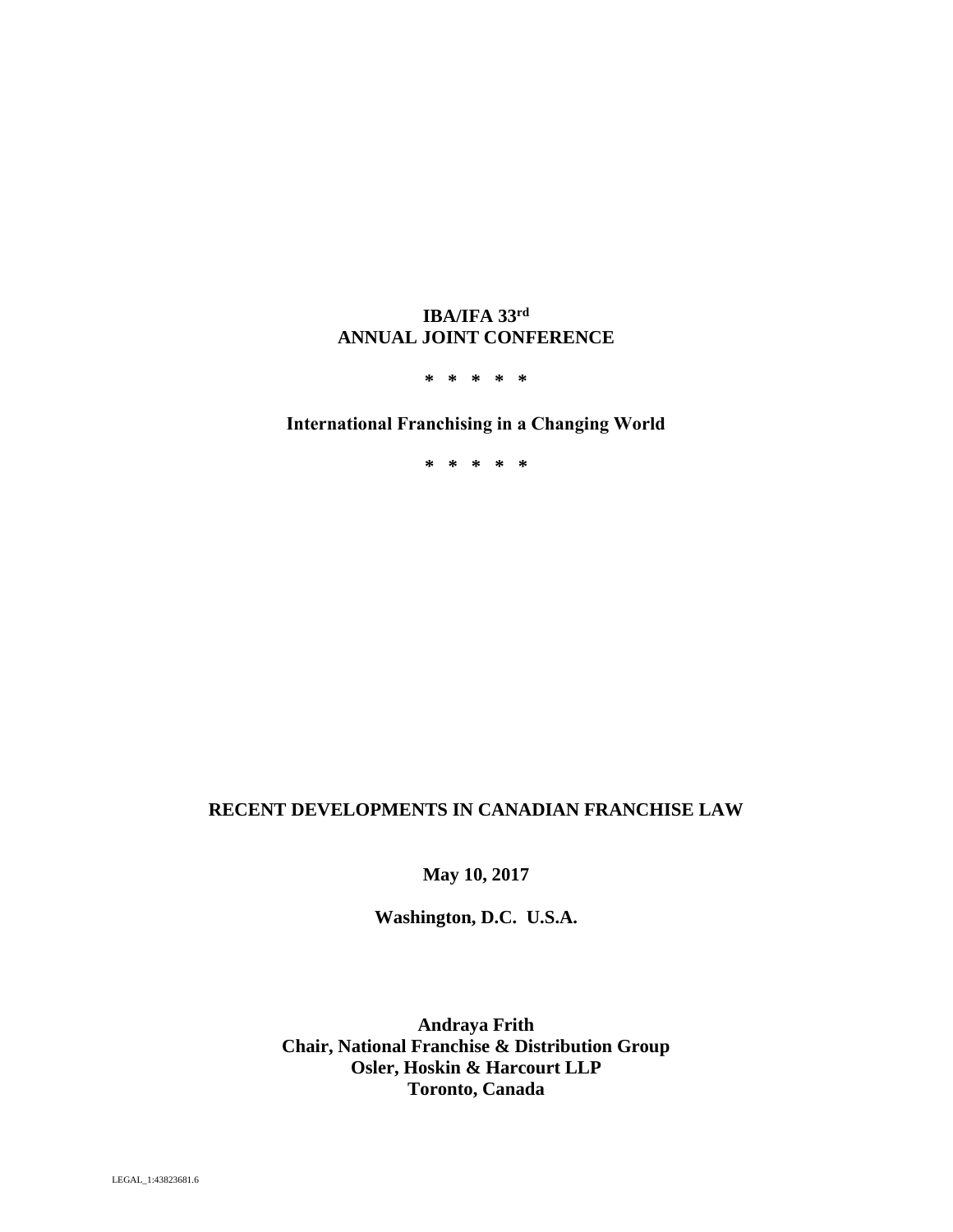# **Table of Contents**

|                  | Page |
|------------------|------|
| 1.               |      |
| 2.               |      |
| 3.               |      |
| $\overline{4}$ . |      |
| 5.               |      |
| 6.               |      |
|                  |      |
|                  |      |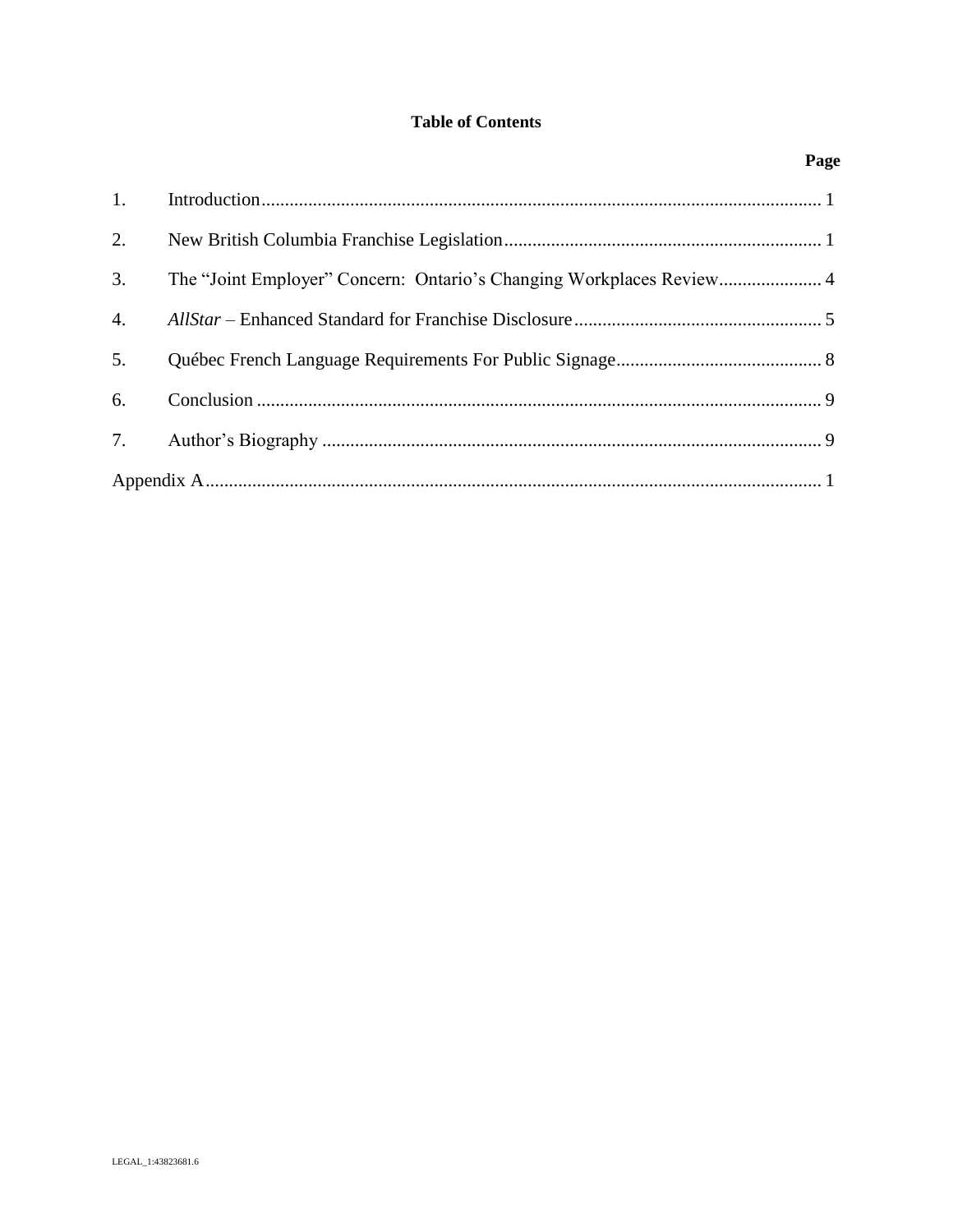#### <span id="page-2-2"></span>**RECENT DEVELOPMENTS IN CANADIAN FRANCHISE LAW**

#### <span id="page-2-0"></span>**1. Introduction**

Canada has a mature and well-developed franchise industry, with an estimated 1,300 franchise brands generating approximately \$68 billion per year in revenue. <sup>1</sup> A significant percentage of this industry is, perhaps unsurprisingly, comprised of franchises that have expanded from the United States, such as Subway, McDonald's and RE/MAX. Another significant percentage of this industry is made up of homegrown franchises such as Tim Hortons, Second Cup, and Canadian Tire.

Due to the franchise industry's significance to the Canadian economy, lawmakers have become increasingly attuned to the business and legal developments in this industry. Although the first piece of franchise-specific legislation in the country was passed in the 1970s in the Province of Alberta (unlike in the United States, the franchise industry in Canada is not federally regulated), the real explosion in legislative activity started in the mid-1990s with Alberta's passage of its current *Franchises Act*. Five other provinces followed suit in the two decades that followed, with the most recent being British Columbia, whose *Franchises Act* came into effect on February 1, 2017 (the "**B.C. Act**").<sup>2</sup> As of the date of writing, six out of the ten provinces in Canada, being British Columbia, Ontario, Alberta, New Brunswick, Prince Edward Island and Manitoba (the "**Regulated Provinces**"), have adopted franchise legislation. <sup>3</sup> American observers will find that these franchise statutes share many aspects in common with the *Federal Trade Commission Franchise Rule*, <sup>4</sup> with the notable exception that disclosure documents do not need to be filed and reviewed by a government regulator.

This paper summarizes the major legal developments in Canadian franchise law over the last 12 months. As mentioned above, perhaps the most significant development is the coming into force of the B.C. Act. Other major developments include the Ontario Ministry of Labour's Changing Workplaces Review, which may have significant implications for franchisors' labour and employment practices and responsibilities going forward; the decision of the Ontario Superior Court of Justice in *Raibex Canada Ltd. v ASWR Franchising Corp.*<sup>5</sup> ("*Allstar*") which may have raised the standard of franchise disclosure; and new regulations passed in the Province of Québec in 2016 which introduced new French language requirements applicable to franchisors/franchisees.

#### <span id="page-2-1"></span>**2. New British Columbia Franchise Legislation**

On February 1, 2017, B.C. Act and the British Columbia *Franchises Regulation* (the "**B.C. Regulation**") came into force, making it the sixth of ten Canadian provinces to enact franchise-specific legislation along with Ontario, Alberta, New Brunswick, Prince Edward Island and Manitoba.<sup>6</sup> The act and regulations were passed after the British Columbia Law Institute, a law reform research organization, recommended in 2014 the adoption of franchise-specific legislation in British Columbia, to be modeled on

<sup>1</sup> Canadian Franchise Association, "CFA Accomplishments Report 2017" (January 2017), online: CFA <https://www.cfa.ca/available-now-cfa-accomplishments-report-2017/>.

<sup>2</sup> Dominic Mochrie & Paul Kotschorek, "B.C.'s Franchises Act now in force" (March 3, 2017), online: Osler  $\langle$ https://www.osler.com/en/resources/regulations/2017/franchise-review-march-2017/b-c-s-franchises-act-now-in-force> [Dominic Mochrie & Paul Kotschorek (March 3, 2017)].

<sup>3</sup> *Franchises Act*, RSA 2000, c F-23. *Franchises Act*, SBC 2015, c 35. *The Franchises Act*, CCSM c F156. *Arthur Wishart Act (Franchise Disclosure), 2000*, SO 2000, c 3. *Franchises Act*, SNB 2014, c 111. *Franchises Act*, RSPEI 1988, c F-14.1.

<sup>4</sup> 16 C.F.R. § 436.1, et seq.

<sup>5</sup> 2016 ONSC 5575 [*Allstar*]. Note that this case is under appeal as of the date of this paper.

<sup>6</sup> Dominic Mochrie & Paul Kotschorek (March 3, 2017), *supra* not[e 2.](#page-2-2)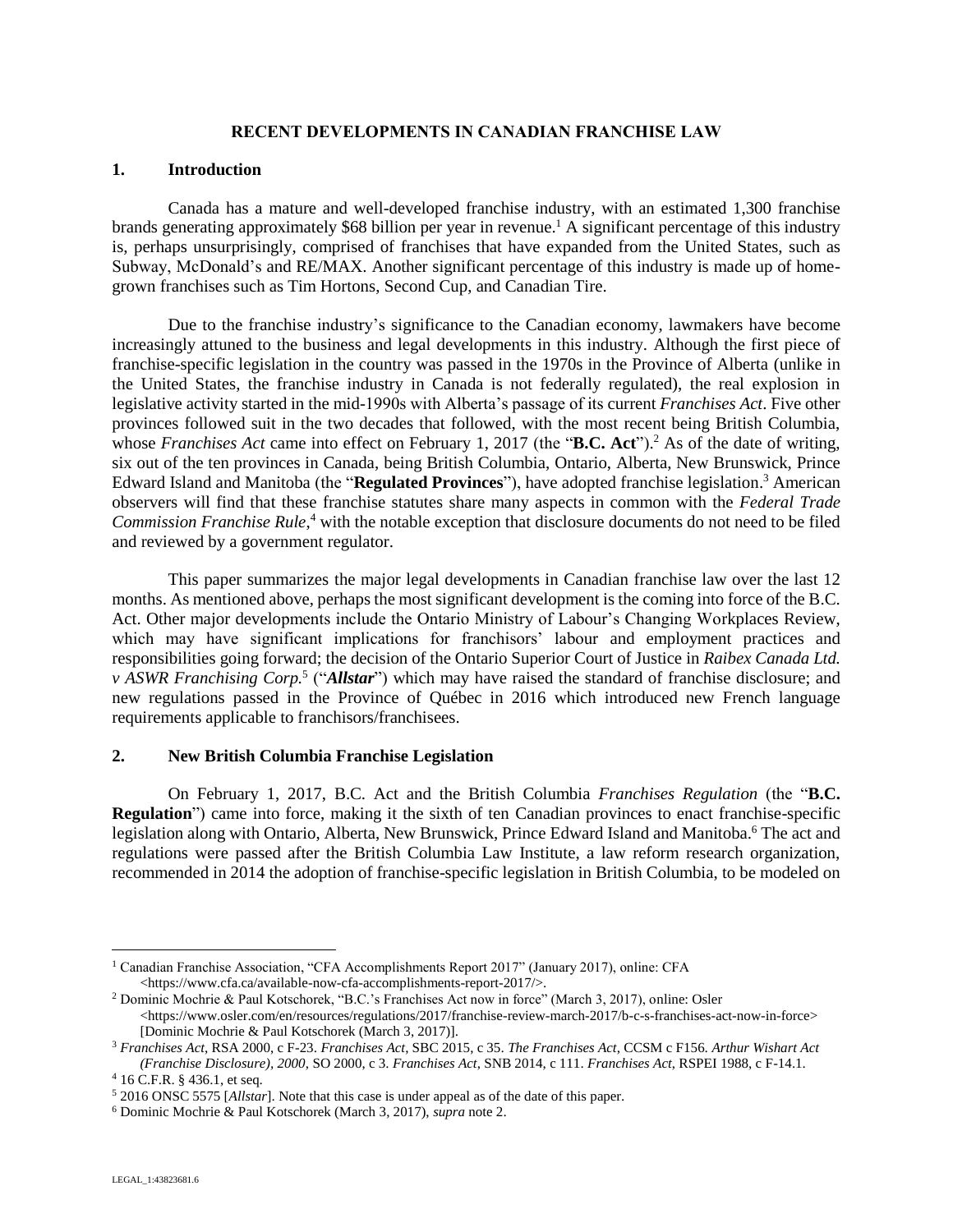<span id="page-3-0"></span>the *Uniform Franchises Act* template and the associated template regulations. <sup>7</sup> The *Uniform Franchises Act* and the associated regulations were themselves developed by the Uniform Law Conference of Canada in 2005 based on the two provincial franchise legislative regimes in force in Canada at the time – the Alberta regime and the Ontario regime.<sup>8</sup> The respective franchise acts and regulations of Prince Edward Island, Manitoba, and New Brunswick were all based upon, and substantially follow the drafting of the *Uniform Franchises Act* and the associated regulations. <sup>9</sup> The franchise legislative regimes in Canada are therefore relatively harmonized, even taking into consideration the passage of the B.C. Act and B.C. Regulation.

Although most of the differences between the British Columbia regime and that of the other Regulated Provinces are minor, there exist several key differences that may impact the internal processes of an international franchisor, subject the international franchisor to additional obligations, or both:<sup>10</sup>

- (a) Disclosure documents are considered valid if they are in substantial compliance with legislation and regulations, thereby ensuring that a minor defect in the documents (one that does not influence the prospective franchisee's investment decision) does not lead to non-compliance consequences such as rescission of the franchise agreement. Alberta, Manitoba and Prince Edward Island currently follow this approach.<sup>11</sup>
- <span id="page-3-1"></span>(b) Some forms of confidentiality agreements and site selection agreements will not be considered "franchise agreements" and may be signed in advance of disclosure.<sup>12</sup>
- (c) The payment by a prospective franchisee of a fully refundable deposit prior to the disclosure period elapsing does not breach the B.C. Act. Like Alberta and Manitoba, the B.C. Act and the B.C. Regulation provide that a fully refundable deposit is a deposit that does not exceed 20% of the initial franchise fee (in Manitoba the maximum deposit is capped at \$100,000), is refundable without deduction and is given pursuant to an agreement that does not oblige the prospect to enter into a franchise agreement. The B.C. Act also contains a provision requiring that the deposit be refundable without any deductions, if the prospect does not enter into a franchise agreement. 13
- <span id="page-3-2"></span>(d) A franchisee need not elect between a rescission remedy and a statutory right of action for damages but that franchisee may not receive double recovery if successful in both instances. This concept provides marginal additional flexibility to the franchisee, as these remedies are often pleaded in the alternative in any event.<sup>14</sup>

<sup>7</sup> Dominic Mochrie, "New Developments in British Columbia's Consideration of Franchise Law" (May 2014), online: Osler  $\langle$ https://www.osler.com/en/resources/regulations/2014/franchise-review-may-2014/new-developments-in-british-columbias-considerati> [*Dominic Mochrie*].

<sup>8</sup> *Ibid.*

<sup>9</sup> *Ibid.*

<sup>&</sup>lt;sup>10</sup> The introduction of the British Columbia regime will require certain drafting changes to the international franchisor's standard Canadian franchise disclosure document that are not discussed in the body of this paper. Appendix A includes a nonexhaustive comparison of certain requirements of the British Columbia regime against that of the other Regulated Provinces.

<sup>11</sup> Dominic Mochrie, *supra* not[e 7.](#page-3-0)

<sup>&</sup>lt;sup>12</sup> Dominic Mochrie & Paul Kotschorek, "Proposed Franchise Bill Introduced in B.C." (October 9, 2015), online: Osler <https://www.osler.com/en/resources/regulations/2015/proposed-franchise-bill-introduced-in-b-c> [Dominic Mochrie & Paul Kotschorek (October 9, 2015)].

<sup>13</sup> Andraya Frith, Dominic Mochrie & Paul Kotschorek, "British Columbia's new franchise regulation: How do B.C.'s requirements stack up?" (November 3, 2016), online: Osler  $\lt$ https://www.osler.com/en/resources/regulations/2016/franchise-review-october-2016/british-columbia-s-new-franchise-

regulation-how-d> [Andraya Frith, Dominic Mochrie & Paul Kotschorek]. <sup>14</sup> Dominic Mochrie & Paul Kotschorek (October 9, 2015), *supra* not[e 12.](#page-3-1)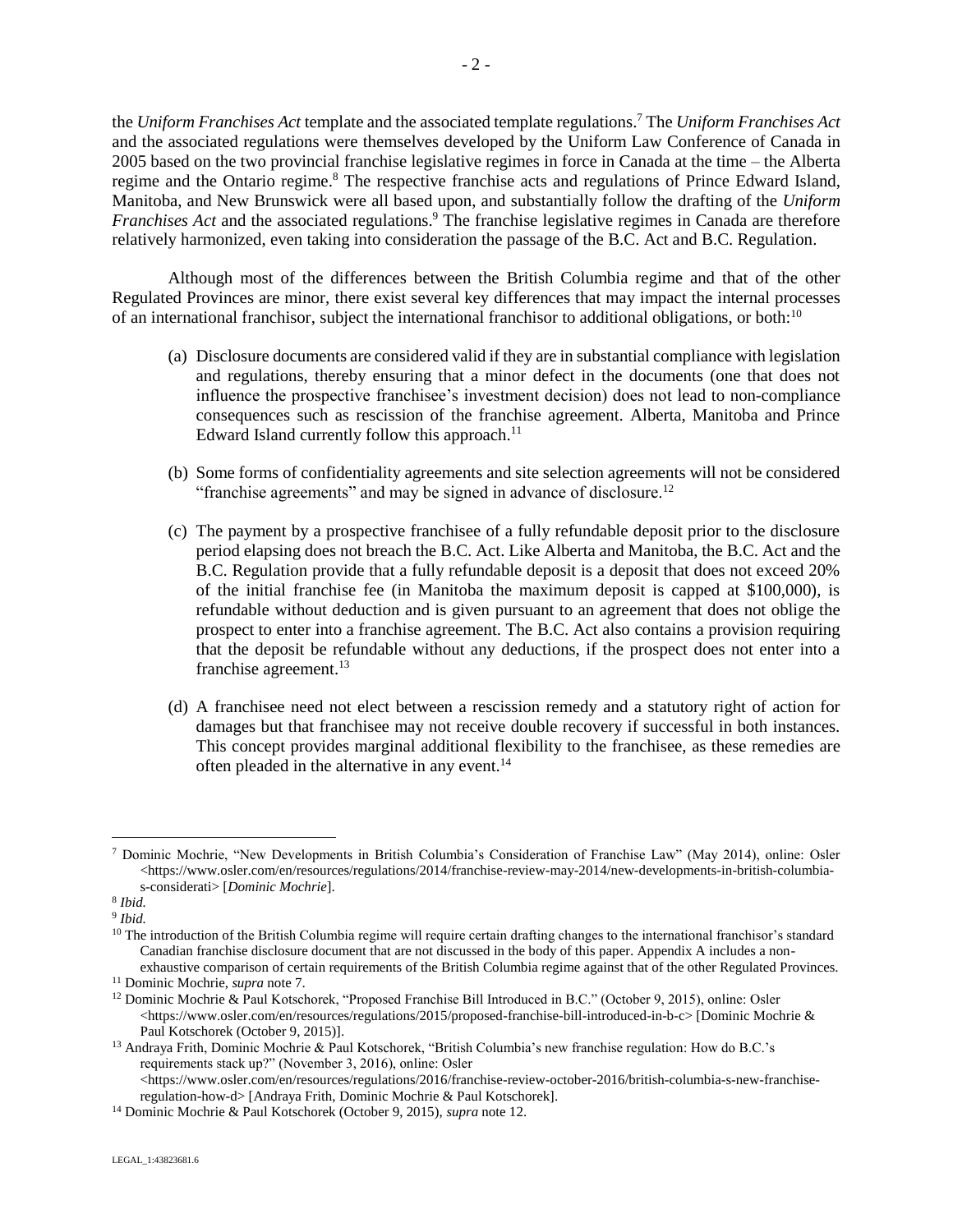- (e) Like other Regulated Provinces (except Ontario), the B.C. Regulation allows franchisors to use a disclosure document that is prepared to comply with the disclosure requirements of another jurisdiction. Also like the other Regulated Provinces, franchisors that choose to use a "wraparound" disclosure document must include any additional information that is necessary for the disclosure document to comply with the B.C. Act and the B.C. Regulation.<sup>15</sup>
- (f) Although all of the other Regulated Provinces (except Alberta, which does not deal with methods of delivery at all) explicitly allow for electronic delivery of disclosure documents, the B.C. Regulation is the only one that (subject to certain conditions) specifically addresses delivery by "electronic means, including email." It is important to remember that a written acknowledgement of receipt must be received by the franchisor from the franchisee for this delivery method to be effective.<sup>16</sup>
- (g) The B.C. Regulation also allows for prepaid courier delivery, but the courier service must allow for tracking and confirmation of receipt of the delivery. This is unique among the Regulated Provinces and will likely limit courier choices to major courier service providers. The P.E.I. and B.C. regulations require written acknowledgement of receipt from the prospective franchisee for courier delivery to be effective; the other Regulated Provinces do not impose conditions on the use of prepaid courier delivery.<sup>17</sup>
- (h) The financial statement requirements are similar to those of other Regulated Provinces. However, the B.C. Regulation (like Alberta's) recognizes the accounting standards of the Chartered Professional Accountants of Canada and of the International Auditing and Assurance Standards Board. The B.C. Regulation differs in the situation where a franchisor has operated for less than one fiscal year or if 180 days have not yet passed since the end of the first fiscal year of operation and financial statements for that year have not been prepared. In that case, in all Regulated Provinces, a franchisor may disclose only an opening balance sheet. None of the other Regulated Provinces imposes a standard for such opening balance sheets. The B.C. Regulation, however, requires that the opening balance sheet be prepared and reported on in the same manner as required of financial statements.<sup>18</sup>
- (i) Like other Regulated Provinces (except Alberta whose legislation is silent on the issue), the B.C. Regulation requires disclosure of the franchisor's restrictions or requirements with respect to alternative dispute resolution processes including requirements related to the location or venues. However, unlike any of the other Regulated Provinces, the B.C. Act contains a provision that makes it clear that the governing law and venue provision in the legislation applies to any arbitration proceeding. This means that arbitration must be conducted in B.C. and pursuant to B.C. law.  $^{19}$
- (j) The net worth requirement of the large franchisor exemption to financial statement disclosure is \$5 million. This aligns with the Alberta, Ontario and Manitoba exemptions. P.E.I. and New Brunswick have a \$2 million net worth requirement.<sup>20</sup>

 $\overline{a}$ 

<sup>20</sup> *Ibid*.

<sup>15</sup> Andraya Frith, Dominic Mochrie & Paul Kotschorek, *supra* note [13.](#page-3-2)

<sup>16</sup> *Ibid*.

<sup>17</sup> *Ibid*.

<sup>18</sup> *Ibid*.

<sup>19</sup> *Ibid*.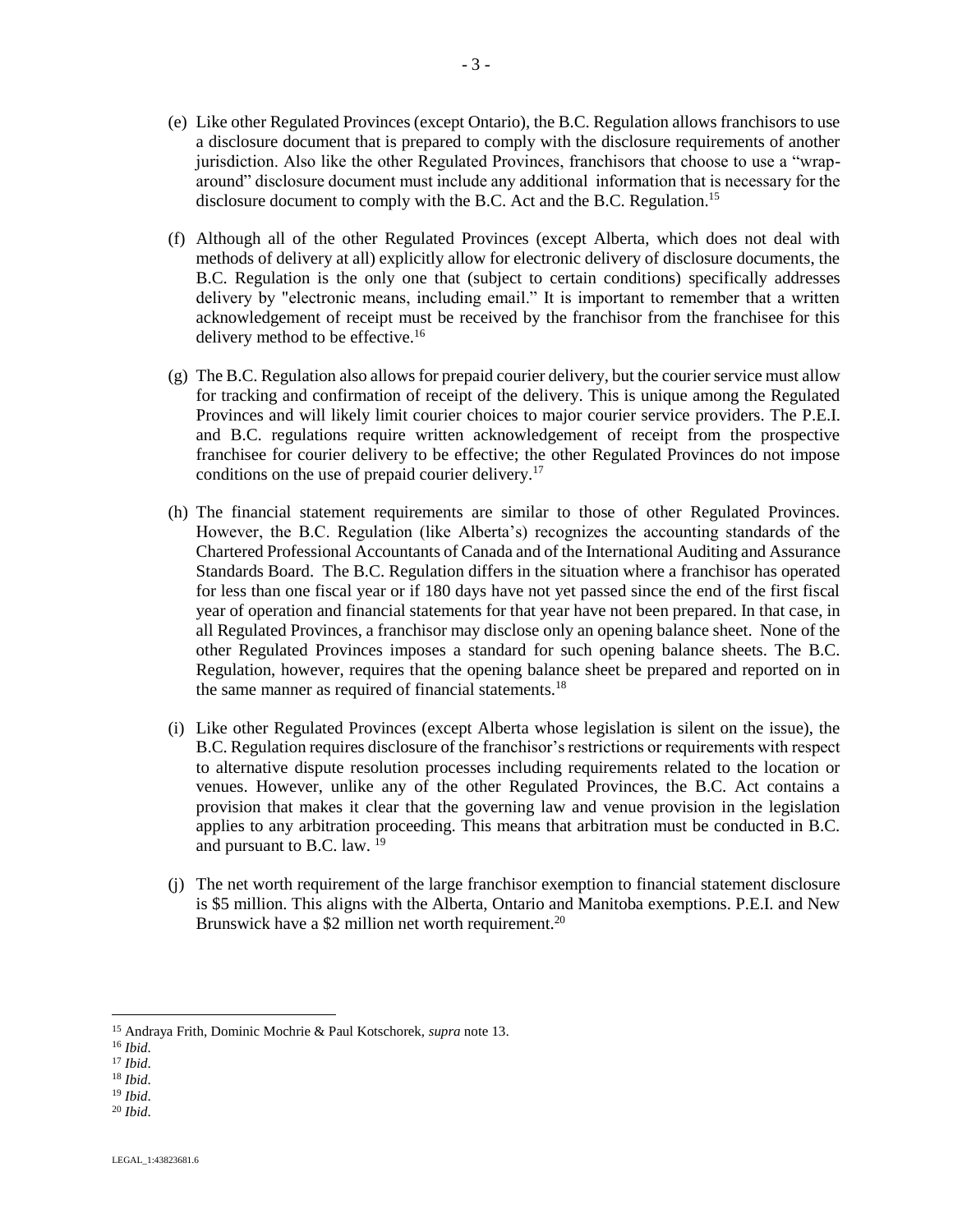### <span id="page-5-0"></span>**3. The "Joint Employer" Concern: Ontario's Changing Workplaces Review**

In July 2016, the Ontario Changing Workplaces Review: Special Advisors' Interim Report (the "**Interim Report**") was released to the public (as of the date of writing of this paper, the final report has not been released but it is expected to be released in late May or June 2017). The Interim Report was issued in connection with an independent review commissioned by the Government of Ontario related to the province's key statutes regulating the employment relationship: the *Employment Standards Act, 2000* ("**ESA**") and the *Labour Relations Act, 1995* ("**LRA**"), and canvassed 50 separate issues and included over 225 proposals for change on which the special advisors invited comment.<sup>21</sup> One of the groups of proposals included in this report, if adopted, would complete overhaul the relationship between franchisors, franchisees and the employees of the franchisees. These proposed changes include:

- The introduction of a new joint employer provision in the LRA whereby franchisors and franchisees could be declared joint employers for all of the franchisee's workers. This could force franchisors into collective bargaining negotiations in respect of workers over whom they have no day-to-day oversight, and could impose on them the obligations contained in a collective agreement, including potentially joint liability for a franchisee's failure to pay its workers. $^{22}$
- Adopting a new model for unionizing franchises that would allow employees at one franchise site to unionize, negotiate an initial collective agreement, and then allow other franchise sites of the same franchisor to be brought under the terms of that initial agreement.<sup>23</sup>
- Amending the ESA to make franchisors liable for employment standards violations of their franchisees. This amendment could incline franchisors to exercise additional control over the operations of their franchisees, which would in turn enhance the risk that franchisors are found to be the true employers of the franchisees' workers. $24$

Understandably, employer and franchisor interest groups have made submissions opposing these changes, as the proposed changes under consideration have the potential to disrupt existing business structures and to threaten the franchise model as it exists. If adopted, these proposed changes could (a) increase a franchisor's liability to its franchisees' commitments to their employees, including liability for wages, salaries, overtime, vacation pay, benefits, termination notice and pay in lieu of notice, severance pay and employment-related premiums, and payroll taxes; (b) increase a franchisor's compliance costs; (c) change the economics and incentives of a franchisor's business model as the franchisor attempts to flow these costs and liabilities down to its franchisees; and (d) increase the risk of franchisee workers becoming unionized.<sup>25</sup>

<sup>21</sup>Jason Hanson, Sven Poysa, Allison Di Cesare & Josh Fineblit, "Government report indicates potential overhaul of Ontario labour and employment landscape" (September 13, 2016), online: Osler <https://www.osler.com/en/blogs/risk/september-2016/government-report-indicates-potential-overhaul-of>.

<sup>22</sup> *Ibid.*

<sup>23</sup> *Ibid.*

<sup>24</sup> *Ibid.*

<sup>&</sup>lt;sup>25</sup> Andraya Frith, Christine Jackson, Gillian S.G. Scott & Daniel Wong, "Franchisors – Are you at risk of joint employer status in Canada?" (May 12, 2016), online: Osler<https://www.osler.com/en/resources/regulations/2016/franchisors-are-you-at-riskof-joint-employer-st>.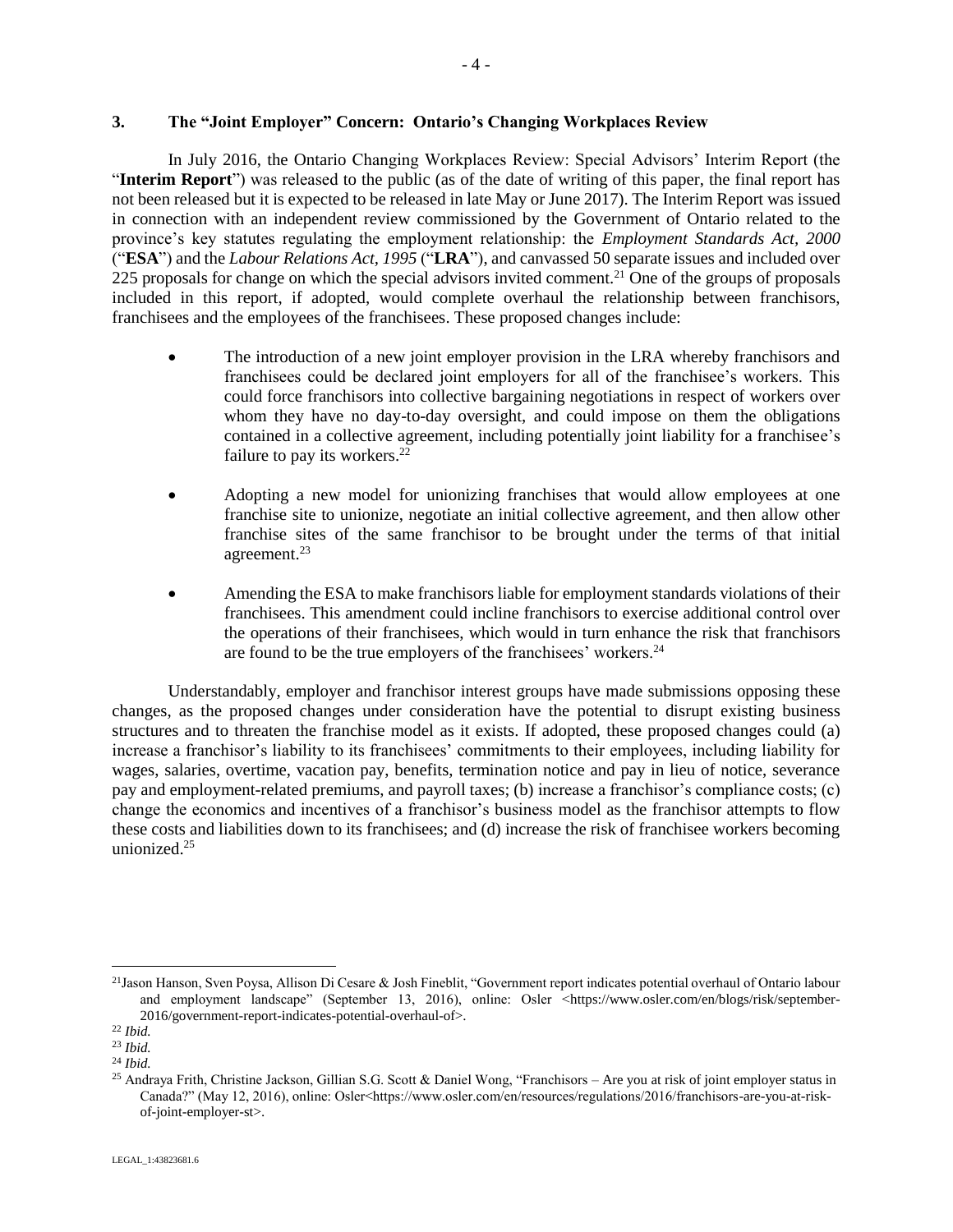## <span id="page-6-0"></span>**4.** *AllStar –* **Enhanced Standard for Franchise Disclosure**

The 2016 decision of the Ontario Superior Court of Justice in *AllStar* may have significantly raised the standard of franchise disclosure in Ontario, particularly with respect to leasing arrangements, and potentially impacts the timing of when the franchise agreement can be entered into between the parties. We also discuss the subsequent decision of this same court in *2212886 Ontario Inc. v Obsidian Group Inc.*<sup>26</sup> ("*Crabby Joe's*") where the court came to a different conclusion regarding the materiality of disclosing the head lease and held that it was sufficient to disclose the offer to lease and the draft form of sublease.

# **4.1** *Raibex Canada Ltd. v ASWR Franchising Corp. (AllStar) – Facts and Holding*

In this September 7, 2016 case, the plaintiffs were the franchisee and the principals and shareholders of the franchisee of an AllStar Wings restaurant. They sought summary judgment against the franchisor and were successful in obtaining the two-year rescission remedy available under the *Arthur Wishart Act (Franchise Disclosure), 2000*.

The franchise disclosure document that was delivered to the plaintiffs included an estimate for the cost to build a franchise restaurant from a shell building. There was no estimate for conversion from an existing building, despite all of the franchisor's existing locations being conversions. Instead, the franchise disclosure document contained a statement to the effect that the franchisor could not estimate such cost with any certainty.

After the franchise disclosure document was delivered and the franchise agreement was signed, an existing restaurant was identified for conversion into an AllStar Wings restaurant. The plaintiffs signed the sublease before the plaintiffs saw a copy of the executed head lease. The franchisor subsequently invoiced the franchisee for the security deposits and prepaid rent, including \$120,000 in security deposit and prepaid rent required under the head lease, which the franchisee refused to pay. The plaintiff franchisee and plaintiff owners brought a summary judgment motion for rescission.

The court granted the two-year rescission remedy sought by the plaintiffs primarily because the franchise disclosure document did not contain a copy of the head lease (and the associated \$120,000 in security deposit and prepaid rent), despite the fact that no site had been identified, and therefore no head lease existed, at the time of disclosure or when the franchise agreement was executed. The court held that the terms of the head lease were material facts that ought to have been disclosed, and was not persuaded by the argument that, in the franchise industry, franchise agreements are often signed prior to a site being identified, and stated that the only remedy for this was to delay disclosure until all material facts are known.

With respect to the disclosure of the costs of establishing the franchise, the court found the disclosure provided to be deficient, as the plaintiffs' franchise location was a conversion and not built from a shell building. An estimate of the costs for conversion was not provided. A disclaimer that a required disclosure item could not be provided due to uncertainty could not stand in the place of the required disclosure.

# **4.2** *Raibex Canada Ltd. v ASWR Franchising Corp. (AllStar) – Implications*

The broader implications of this case flowing from the holding that disclosure must be delayed until *all* material facts are known is that franchisors must necessarily push back the point in time in their franchisee intake processes at which they sign franchise agreements. This pronouncement may lead to significant uncertainty for franchisors in determining when they are ready to disclose and when they can

<sup>26</sup> 2017 ONSC 1643 [*Crabby Joe's*].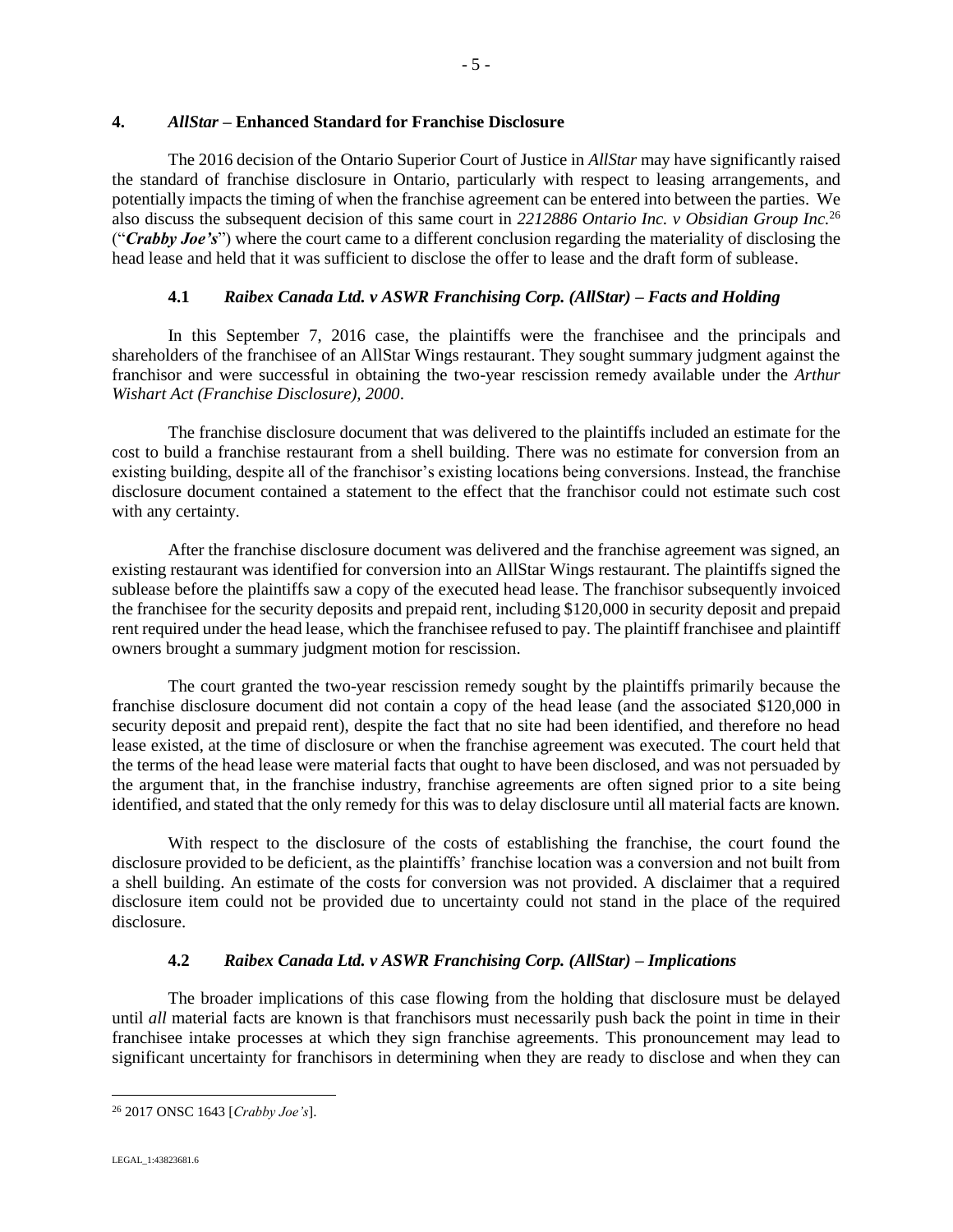enter into the franchise agreement, and also means that franchisors must necessarily take on more risk. For example, in the present case, had the franchisor fully complied with the disclosure standard under *AllStar*, there would have been a period of time where the franchisor would be searching for a franchise location and entering into negotiations with landlords without the certainty of a franchisee who has signed a franchise agreement, and who would be ready to take over the location upon its readiness.<sup>27</sup>

The most significant immediate implication of this case, however, is that the common practice of the franchisor and franchisee jointly selecting a franchise location after the execution of the franchise agreement may no longer be possible. Franchisors that continue to do so may be opening themselves up to liability for claims for rescission and/or misrepresentation damages.<sup>28</sup>

By holding that the disclosure documents must be specific to the franchisee receiving them, existing jurisprudence in Ontario has effectively expanded the scope of disclosure beyond the prescribed disclosure items in the disclosure regulation. The more troubling aspect of this decision is that material facts can be entirely unknown to the franchisor at the time of disclosure, and still form the basis of liability when discovered after the franchise agreement has been signed.<sup>29</sup>

The court also leaves the door open for the "possibility that proper disclosure could be made [where the site is not known at the time of disclosure]." Accordingly, it may be possible for a franchisor to meet its disclosure burden without waiting for the head lease to be signed, provided that the head lease does not ultimately impose any new substantial costs and that the disclosed form of sublease accurately predicts the material terms of the head lease. A franchisor who chooses to accept this risk, however, should carefully consider an alternative plan in the event that the terms of the head lease do not reflect what was disclosed.<sup>30</sup>

With respect to the franchisor's use of a disclaimer, the court's holding that a disclaimer cannot substitute for a required disclosure item is perhaps unsurprising - franchisors cannot evade their disclosure obligations simply by stating that they don't know the answer, that it is burdensome to prepare the information, or because the information provided would be uncertain.<sup>31</sup>

## **4.3** *2212886 Ontario Inc. v Obsidian Group Inc. (Crabby Joe's) – Facts and Holding*

In this March 21, 2017 case, the plaintiffs were the franchisee and the franchisee's principals of a Crabby Joe's restaurant. They successfully sought the two-year rescission remedy against the franchisor, alleging several disclosure failures including: (a) failure to provide the head lease when they signed the franchise agreement (only a draft sublease and offer to lease was provided); (b) failure to accurately disclose the costs of establishing the franchise; (c) failure to disclose the fact that financing was available from the franchisor (franchisor provided the franchisee with financing after the franchisee became unable to pay the costs of establishing the franchise, which turned out to be higher than anticipated); and (d) disclosing inflated financial projections that were never achieved.

The allegation that failure to disclose the head lease was a material deficiency giving rise to the full two-year rescission remedy was rejected on the facts: there was no head lease in place; there was only an offer to lease, which was properly disclosed. This aspect of the *Crabby Joe's* decision is at odds with the findings in the *AllStar* decision discussed above. Interestingly, although the *Crabby Joe's* decision was

<sup>&</sup>lt;sup>27</sup> Andraya Frith, Paul Kotschorek & Dominic Mochrie, "Is there a new "AllStar" standard for franchise disclosure?" (September 28, 2016), online: Osler <https://www.osler.com/en/resources/regulations/2016/is-there-a-new-allstar-standard-for-franchise-

di>.

<sup>28</sup> *Ibid*. <sup>29</sup> *Ibid*.

<sup>30</sup> *Ibid*.

<sup>31</sup> *Ibid*.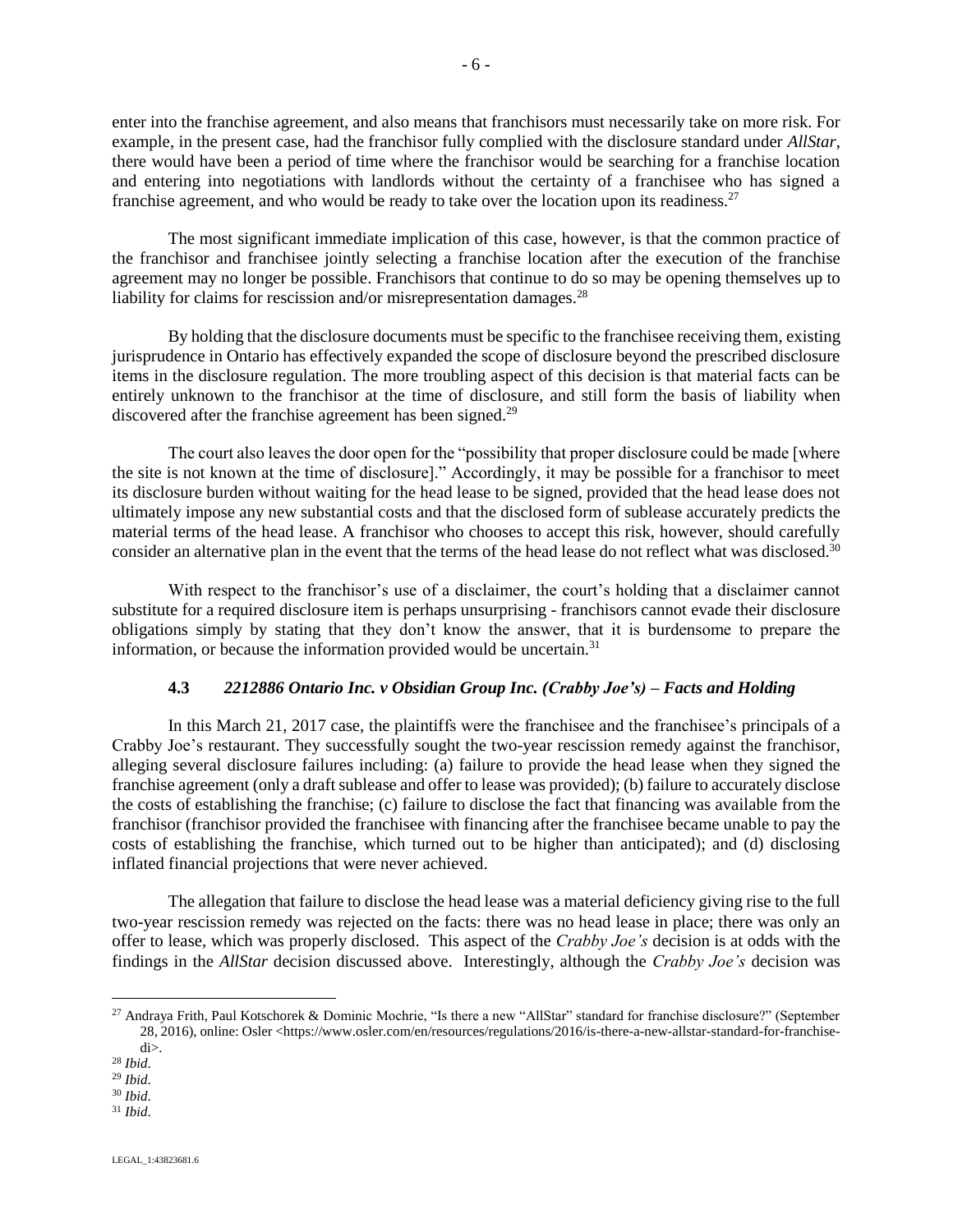rendered after the *AllStar* decision, it makes no attempt to distinguish the facts before the court in Crabby Joe's; indeed it does not even mention the AllStar decision.

The allegations that disclosure relating to the franchisor financing was not given in the franchise disclosure document, and that this disclosure was given in piecemeal fashion and not all in one document as prescribed, were rejected because neither party could have reasonably contemplated this disclosure when the disclosure document was given (the franchisor financing was considered and given after the disclosure obligation expired).

The allegation that the franchisor did not disclose the actual development costs was determined to be unfounded in the evidence, as the disclosure document gave an estimated range of costs of which the actual cost turned out to be within the bounds. The disclosure document also indicated that actual costs may vary. Another agreement between the parties also gave the franchisor the right to authorize variations within 10% of the estimated cost.

With respect to the financial projections, the court found that the franchisor showed the principals of the franchisee the financial projections before the signing of the franchise agreement, but that the financial projections did not form part of the franchise disclosure document. These projections also did not include the underlying basis for such projections. The court agreed that it is not mandatory for a franchisor to disclose earning projections, but held that once these projections are provided, they must be disclosed as part of the franchise disclosure document or through a Statement of Material Change. The court then found the failure to include the projections in the franchise disclosure document to be an omission so material that it amounted to no disclosure, entitling the franchisee to the full two-year rescission remedy.

## **4.4** *2212886 Ontario Inc. v Obsidian Group Inc. (Crabby Joe's) – Implications*

While the court confirmed that it is optional whether or not a franchisor provides an earnings claim (some franchise lawyers have taken the position that earnings information necessarily constitutes a "material fact" and on this basis must always be disclosed), not surprisingly the court held that where a franchisor chooses to provide an earnings claim they must then form part of the formal franchise disclosure process. Failure to do so was held to be a material deficiency akin to no disclosure at all, thereby entitling the franchisee to the full two-year rescission remedy (as opposed to the more limited 60 day rescission remedy).

It is more difficult to reconcile the *Crabby Joe's* case with the earlier *AllStar* case. While *AllStar*  held that the franchise disclosure document must contain *all* material facts, the discussion in *Crabby Joe's*  surrounding the franchisor financing suggests to the contrary. For example, the court stated that the fact that franchisor financing was required to complete the establishing of the franchise location was "reasonably unforeseeable", and that "[t]he disclosure obligation ended before the loan and none of the financing documents were contemplated at the time of the disclosure requirements nor required in connection with the terms of the franchise agreement." In the *AllStar* case, the \$120,000 payable was also not known at the time that the franchise disclosure document was given, and was also arguably "reasonably unforeseeable" and yet the *AllStar* court concluded that this resulted in a material deficiency giving rise to the full two-year rescission remedy.

This begs the question of whether the accuracy of the franchise disclosure document must be judged according to the facts available to the parties at the time of disclosure, or according to the facts as they eventually come to light. *Crabby Joe's*, being the more recent decision, seems to be the law in Ontario (although *Crabby Joe's* does not reference *AllStar*). It also seems to be the more commercially reasonable approach, given that the approach taken in *AllStar* would open up the franchisor to indeterminate liability with respect to alleged failures to disclose information that was not known or reasonably foreseeable at the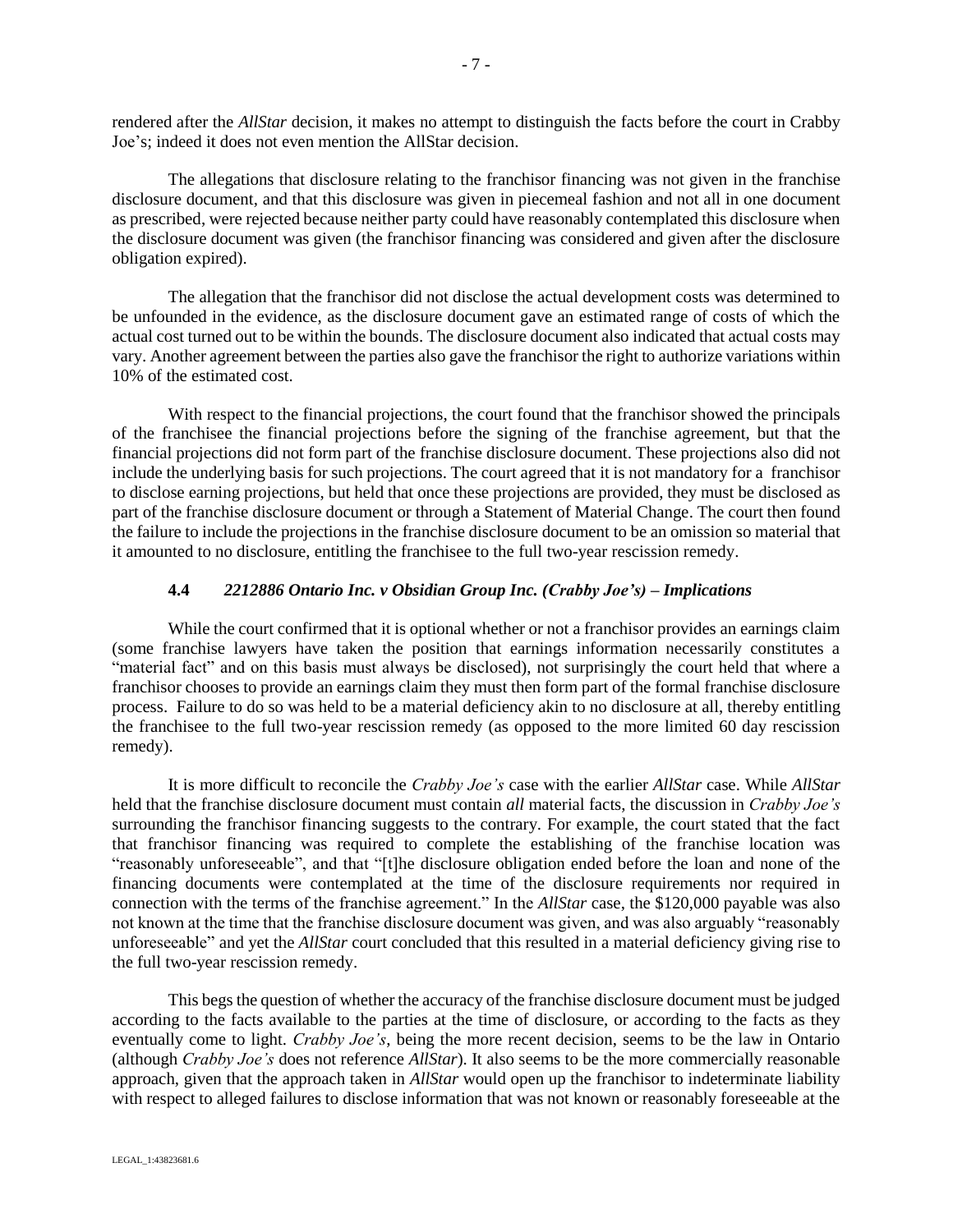time the franchise agreement was entered into. It remains to be seen how courts in Ontario will reconcile these two cases, but it is anticipated that the Ontario Court of Appeal hearing the appeal of the AllStar decision will clarify what is now an unsettled area of law in the province on critical issues affecting the timing of entering into franchise agreements and leasing arrangements and how franchisors can meet their disclosure obligations under the Ontario franchise legislation.

## <span id="page-9-0"></span>**5. Québec French Language Requirements For Public Signage**

On November 24, 2016, new regulations amending the rules under the *Charter of the French Language* ("*Charter*") and requiring public signage that displays English trademarks to also include a French-language description of the business or other "sufficient presence of French" came into force in Québec. 32

The legislative solution was adopted after the Office québécois de la langue française sought to impose an interpretation of the *Charter* requiring that a generic term in French accompany English trademarks on public signs, posters and commercial advertising in 2011, resulting in retailers instituting a court challenge that ultimately ended in the Court of Appeal of Québec siding with the retailers in April 2015.<sup>33</sup>

The new basic requirement is that where a trademark is displayed "outside an immovable" in a language other than French, a "sufficient presence of French" must accompany the trademark. The new regulations give some guidance as to the interpretation of this basic requirement:<sup>34</sup>

- (a) The "sufficient presence of French" can be satisfied in one of three ways: (1) a generic term or a description of the products or services concerned; (2) a corporate slogan or (3) any other term or indication deemed sufficient.
- (b) The "outside an immovable" requirement refers to: (1) signs or posters outside premises situated in an immovable or a larger property complex, including those situated in a mall or a shopping centre, underground or not; and (2) signs or posters inside an immovable, if they are intended to be seen from the outside.
- (c) The "presence of French" must have permanent visibility, similar to that of the principal signs displaying the trademark, and must also have legibility in the same visual field (i.e. night illumination) as the principal signs displaying the trademark.
- (d) The "sufficient presence" will be adjudged from the position from which the signage will be viewed. For example, for a location which is located on a street with a sidewalk, the assessment will be made from the perspective of an individual standing on the sidewalk. In the case of a sign or poster visible from the highway, the French content must be sufficiently legible from the highway.

Businesses and franchises are provided with a three-year grace period to bring themselves into compliance with the new amendments, commencing on November 24, 2016. This grace period applies to a trademark that is already used on signs or posters, as well as if the installation or replacement of the sign or

<sup>32</sup> Kelly Moffatt, Nicolas Nadeau Ouellet, Alexandre Fallon, François Laurin-Pratte & Juliette Cong Liu, "French language requirements for public signage in Québec" (March 30, 2017), online: Osler

<sup>&</sup>lt;https://www.osler.com/en/resources/regulations/2017/franchise-review-march-2017/french-language-requirements-forpublic-signage-in>.

<sup>33</sup> *Ibid*.

<sup>34</sup> *Ibid*.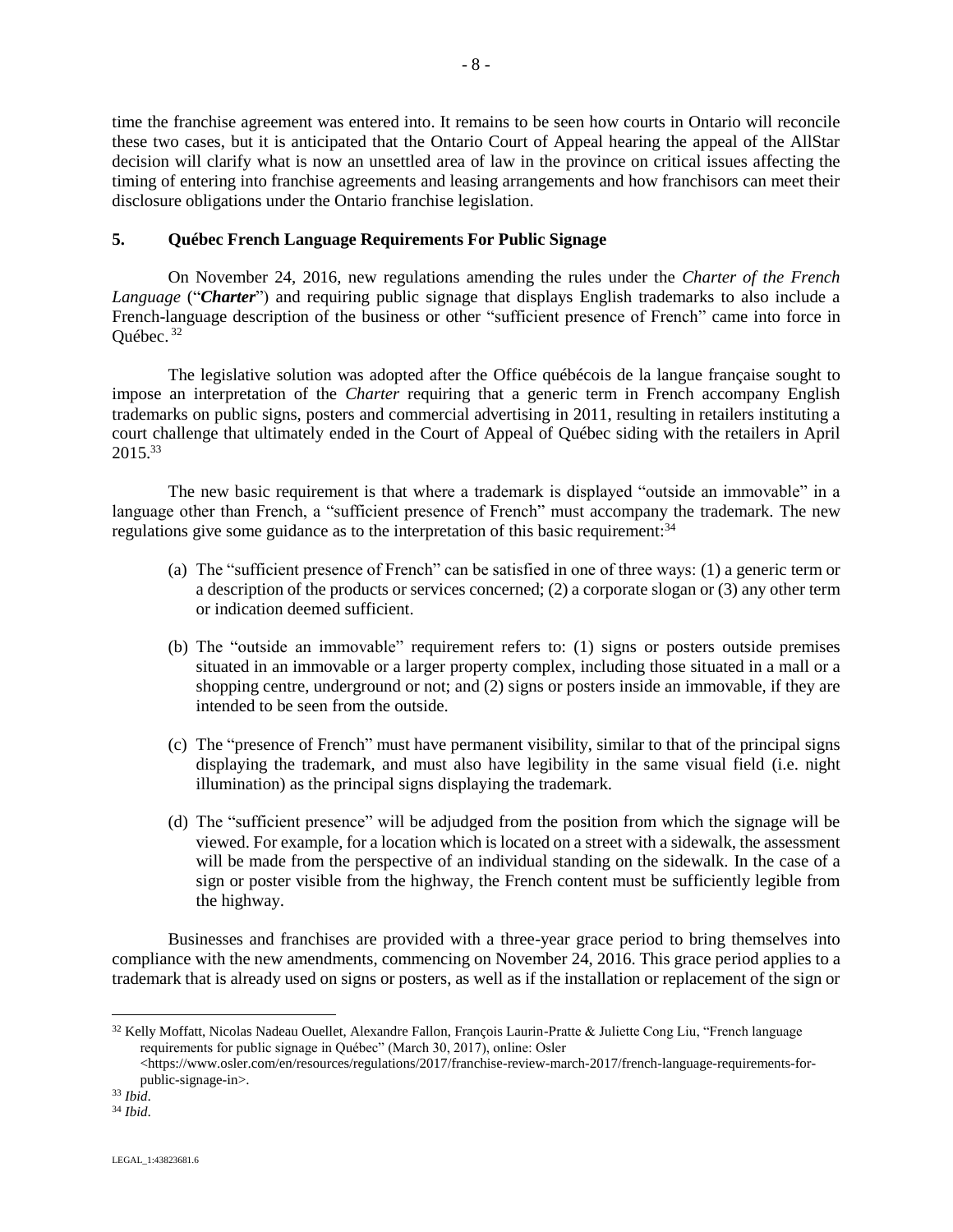poster has been the subject of the issue of, or an application for, a municipal permit or a similar government authorization in the six months preceding November 9, 2016.<sup>35</sup>

# <span id="page-10-0"></span>**6. Conclusion**

Franchise law is in a state of flux in Canada, as lawmakers become increasingly attuned to the business and legal developments in this industry. British Columbia's passing of its own franchise legislation, an expanding body of case law, and other provincial legal developments that have a distinct impact on the franchise industry made 2016 a very eventful year in the Canadian franchise industry, and serve to demonstrate the growing maturity of this market.

## <span id="page-10-1"></span>**7. Author's Biography**

Andraya is Chair of Osler's National Franchise and Distribution Practice Group, one of the most frequently recommended law firms for franchise law in Canada. She is also Co-Lead of Osler's Retail Practice Group. She practises business law with an emphasis on franchising, distribution, privacy, and ecommerce law. Andraya has extensive experience advising Canadian and International franchisors of all sizes operating in a broad range of industries, including quick service restaurants, retail, pharmacy, automotive, real estate and hospitality. She counsels franchisors on structuring international and domestic franchise transactions and preparing "best in class" franchise agreements and franchise disclosure documents for use in Canada's increasingly complex franchise regulatory environment. Andraya has developed particular expertise on advising foreign franchisors and retailers expanding their operations to Canada. She helps them manoeuvre through significant judicial, statutory and cultural differences between their home states and Canada to help ensure a smooth and successful entry into the Canadian market. She also regularly advises franchisors, retailers and on-line businesses on Canadian distribution and trade practice law, including privacy, anti-spam, consumer protection, Internet sales, advertising, and telemarketing. Andraya is one of only two Canadian lawyers recognized in *Chambers Global: The World's Leading Lawyers for Business* in the area of Franchising (Global-Wide) and was named 2017 "Lawyer of the Year" in the area of Franchise Law by *Best Lawyers Canada*.

<sup>35</sup> *Ibid*.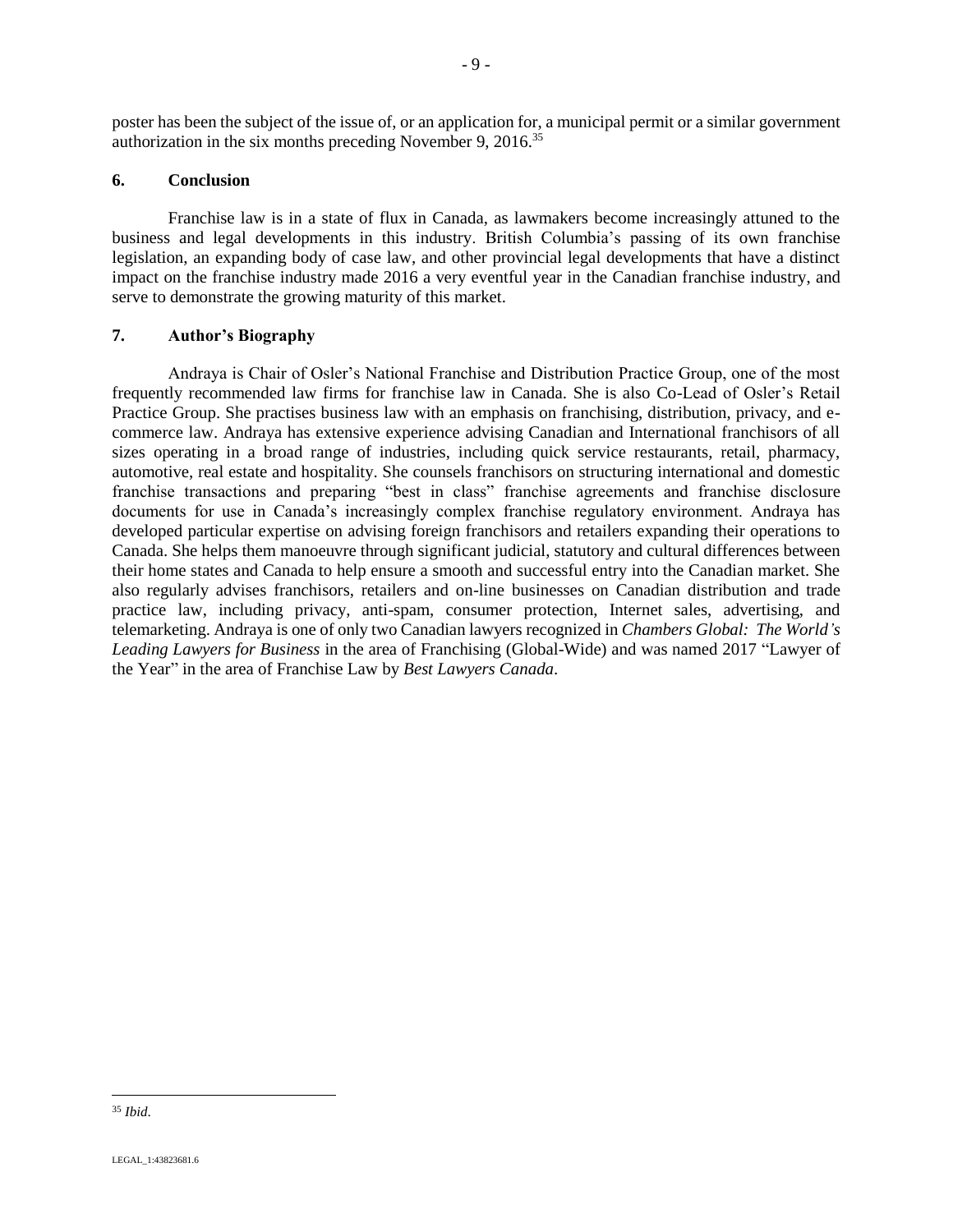## **Appendix A**

## <span id="page-11-0"></span>**Major Differences and Similarities Between the British Columbia Franchises Act and Franchises Regulation and that of other Regulated Provinces**

#### **(a) Risk warnings**

Like other Regulated Provinces (except Alberta, which does not include prescribed risk warning statements, and except New Brunswick, which does not require the risk warning statements to be included at the beginning of the disclosure document), risk warning statements are prescribed and are required to be included together at the beginning of the disclosure document. The B.C. Regulation adopts the same risk warning statements as P.E.I., New Brunswick and Manitoba.

#### **(b) Advertising funds**

The B.C. advertising fund disclosure requirements are less onerous. Ontario, Manitoba and New Brunswick, for example, require disclosure of the percentage of funds used in national and local advertising during the prior two fiscal years, the percentage retained by the franchisor during the prior two fiscal years and similar projections for the current fiscal year. The B.C. Regulation only requires a description of the advertising fund including (a) the amount or basis for determining the amount of funds, (b) the frequency of the franchisee's required contribution to the fund, (c) the administration of the fund including what portion of the fund may be used for the administration of the fund and the persons who administer the fund and (d) whether reports on advertising activities financed by the fund will be made available to the franchisee (this last requirement exists in all the Regulated Provinces).

### **(c) Training and manuals**

Like other Regulated Provinces (except Alberta), disclosure of any training offered must be included. B.C. is unique among the Regulated Provinces in stipulating that a statement specifying who bears the training costs must be included, regardless of whether the training is mandatory or optional. Other Regulated Provinces require this statement only in the event that the training is mandatory.

Similar to New Brunswick and Manitoba, if the franchisee will be required to operate in accordance with manuals provided by the franchisor, then the disclosure document must either include the table of contents of each manual required or include a statement specifying where the manuals are available for inspection. In New Brunswick, the manual must be available at a location in New Brunswick.

### **(d) Territory and proximity**

If territorial rights are granted, franchisors must include a description of "the franchisee's rights to the territory, including the manner in which and the person by whom" the rights will be determined. In New Brunswick and Manitoba, if an exclusive territory is granted under the franchise agreement the franchisor must describe the exclusive territory or the manner in which and the person by whom the territory will be determined. Ontario and Alberta simply require a description of any exclusive territory granted to the franchisee. It should be noted that the B.C. Regulation uses the term "territory" not "exclusive territory" as is the case in all of the other Regulated Provinces.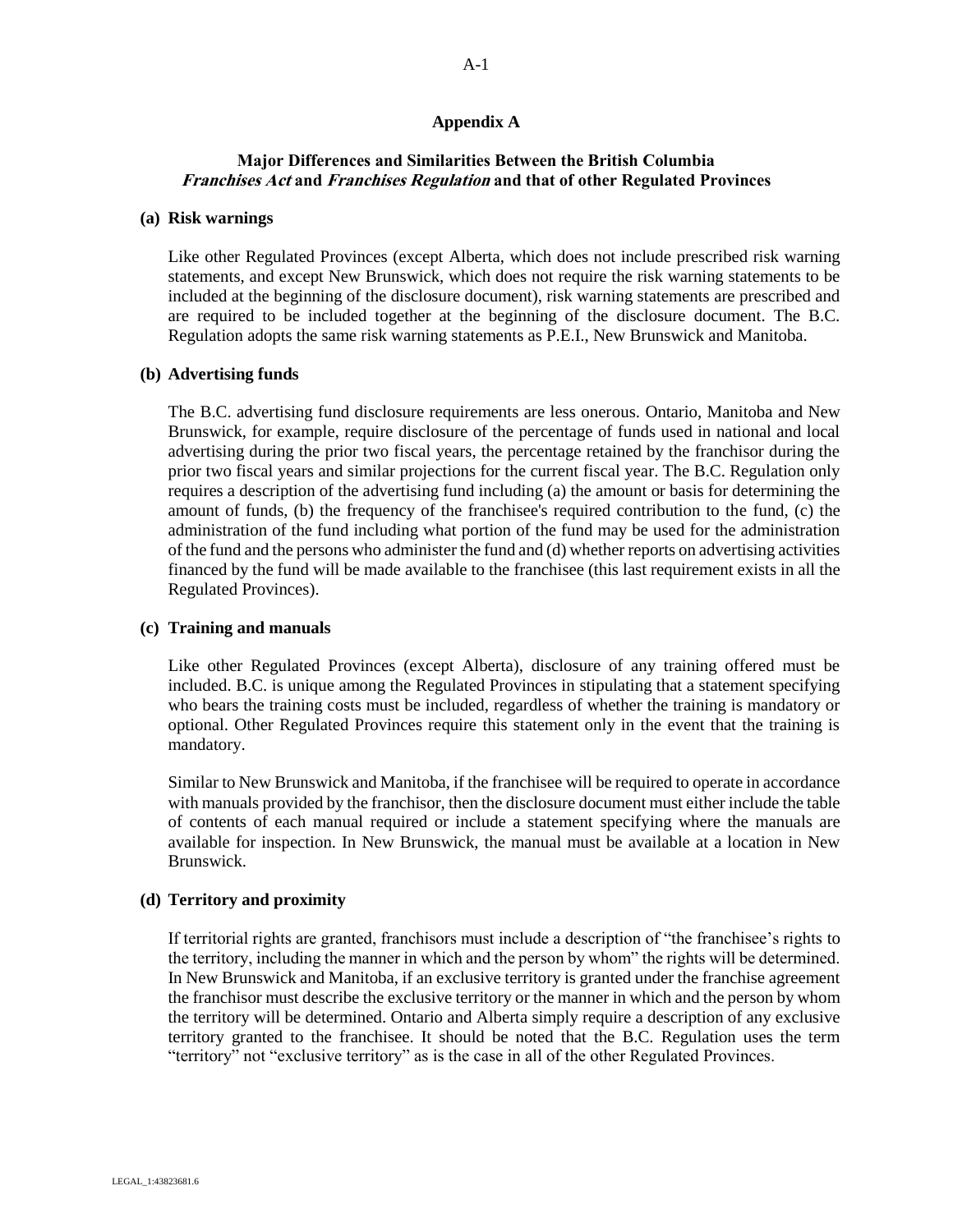Unique among the six Regulated Provinces, the B.C. Regulation does not require a description of the franchisor's policy on proximity between existing franchises. In B.C., franchisors will not have to disclose their practices and policies concerning how they decide where to place franchisees in relation to one another, unless this information is required to be disclosed as a "material fact."

Under the B.C. Regulation, franchisors are required to describe any reservation of rights to (i) market goods or services that are the same as those sold or distributed by the franchisee (under the same or different marks or advertising) or (ii) to distribute those goods or services via internet, telephone, catalogue sales or by other means. Manitoba is the only other Regulated Province to address reserved rights in its franchise legislation, but it only requires franchisors to describe rights reserved under (ii) above.

## **(e) Certificates**

The B.C. Regulation requires that franchisors attach a franchisor's certificate to a statement of material change (SMC). The certificate must state that the SMC contains no untrue information and includes every material change that is required to be disclosed. Each of the other Regulated provinces (except Ontario) has a similar, explicit requirement for the use of franchisor's certificates in respect of SMCs.

## **(f) Current and former franchisees**

There are several similarities and a key difference between the B.C. Regulation and the other provincial disclosure requirements with respect to the lists of current and past franchisees that must be included.

- A list of current franchisees in Canada must be included. B.C. has a significantly broader geographic scope than the other Regulated Provinces, which generally require a list of the locations within the applicable province (with the exception of P.E.I., which calls for franchisees in P.E.I., New Brunswick and Nova Scotia to be included).
- A list of current businesses of the same type as the franchise being offered that are operated by the franchisor in Canada. This mirrors a similar requirement in the Alberta, Manitoba and New Brunswick regulations, in contrast to the Ontario and P.E.I. regulations.
- A list of former franchisees that were terminated, cancelled, reacquired, not renewed or that otherwise left the system in Canada within the immediately preceding fiscal year. This requirement is uniform throughout Canada.
- A total number of franchises in Canada within the last three fiscal years that have been terminated, not renewed or reacquired. This is similar to the requirement in Alberta. P.E.I., Manitoba and New Brunswick do not have similar requirements.

### **(g) Negative statements**

The B.C. Regulation also requires franchisors to make negative statements with respect to certain prescribed matters. Where the franchisor does not provide an earnings projection, an estimate of operating costs, training, manuals or a territory, the franchisor must include a statement or statements to that effect. Only New Brunswick and Manitoba have similar requirements for negative statements.